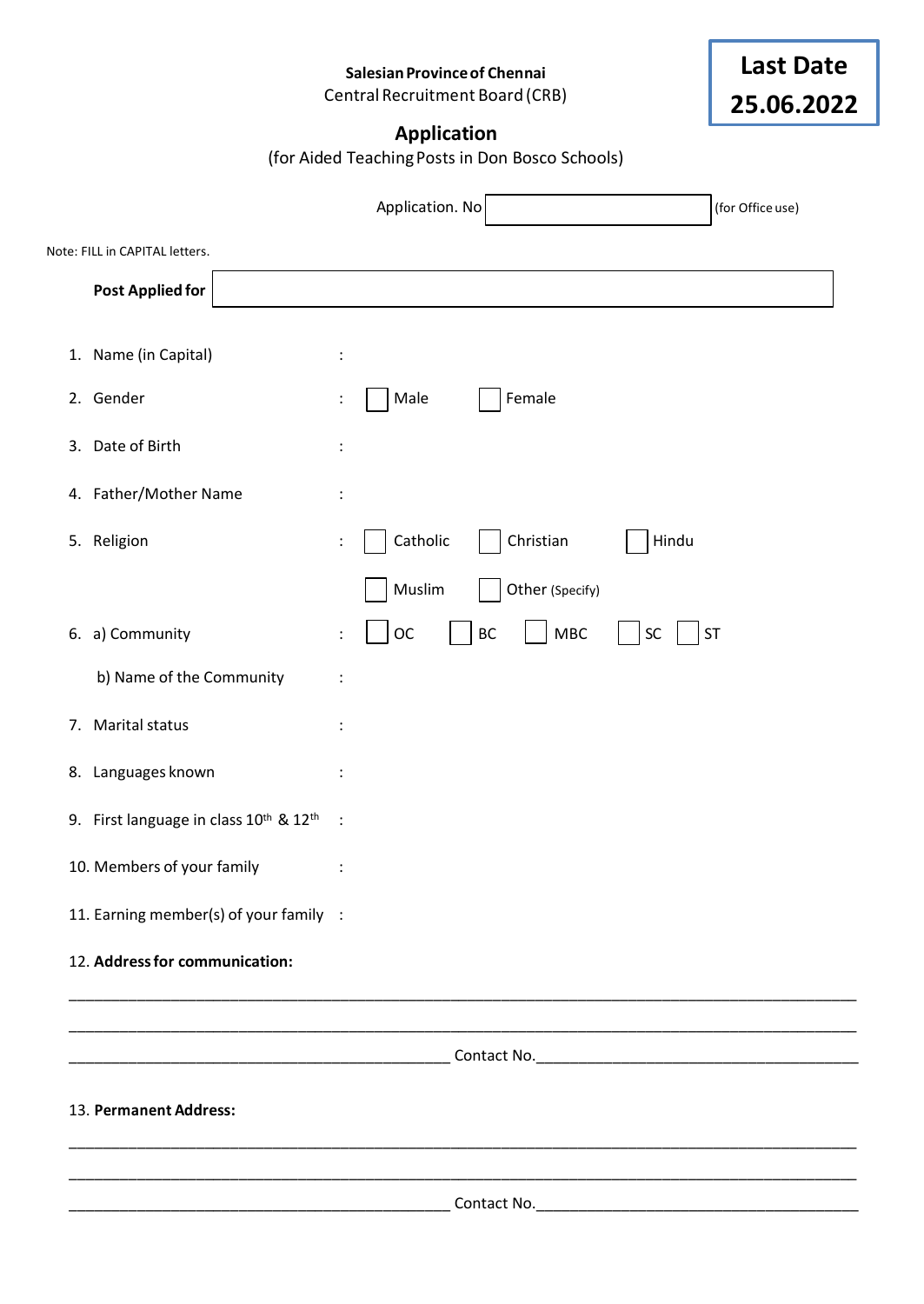#### 14. **Academic details:**

#### **A. Course, Medium**

|                | Course      | Medium | Year of<br>Passing | <b>Marks</b> | <b>Percentage</b><br>% | University/Board |
|----------------|-------------|--------|--------------------|--------------|------------------------|------------------|
| $\mathbf{1}$   | <b>SSLC</b> |        |                    |              |                        |                  |
| $\overline{2}$ | <b>HSC</b>  |        |                    |              |                        |                  |
| $\overline{3}$ | D.T.Ed.     |        |                    |              |                        |                  |
| $\overline{4}$ | UG/Diploma  |        |                    |              |                        |                  |
| 5              | P.G.        |        |                    |              |                        |                  |
| 6              | B.Ed.       |        |                    |              |                        |                  |
| $\overline{7}$ | B.P.Ed.     |        |                    |              |                        |                  |
| 8              | M.P.Ed.     |        |                    |              |                        |                  |

#### **B. Course & Subject**

|         | <b>Course</b> | Subject     |                  | Regular/Correspondence |
|---------|---------------|-------------|------------------|------------------------|
|         |               | <b>Main</b> | <b>Ancillary</b> |                        |
| 4<br>J. | D.T. Ed.      |             |                  |                        |
| า<br>▵  | UG.           |             |                  |                        |
| 3       | PG.           |             |                  |                        |
| 5       | B.Ed./ or     |             |                  |                        |

#### 15. **Work experience:**

*(The column 'Duration' must contain the Month and Year of the starting of the service and the Month and Year of the end of the service)*

|   | <b>DB Institution Working/</b><br>Worked | <b>Post Held</b> | <b>Duration</b> | <b>Numbers Years</b><br>Worked |
|---|------------------------------------------|------------------|-----------------|--------------------------------|
| 1 |                                          |                  |                 |                                |
| 2 |                                          |                  |                 |                                |
| 3 |                                          |                  |                 |                                |
| 4 |                                          |                  |                 |                                |
| 5 |                                          |                  |                 |                                |
| 6 |                                          |                  |                 |                                |

#### 16. **DECLARATIONBY THE CANDIDATE**

I hereby acknowledge that the above mentioned details are true to the best of my knowledge

Signature of the Candidate Date: Date: